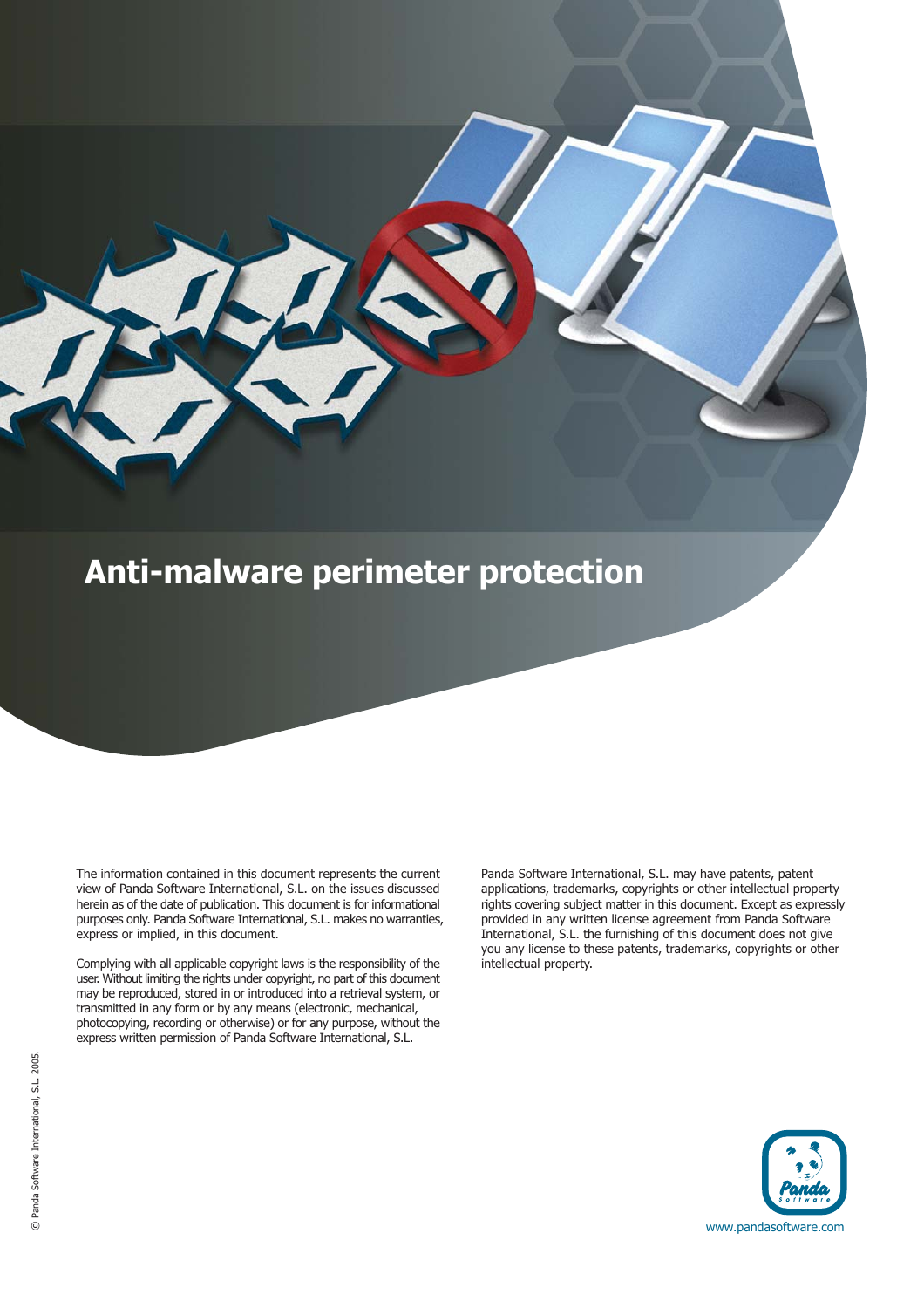

# **Content**

| PANDA GATEDEFENDER PERFORMA: LAYERED PROTECTION____________5         |                |
|----------------------------------------------------------------------|----------------|
|                                                                      |                |
|                                                                      |                |
|                                                                      |                |
| Daily Auto-updates<br>Easy administration. 'Plug-in and forget'<br>6 |                |
|                                                                      |                |
|                                                                      |                |
|                                                                      |                |
|                                                                      |                |
|                                                                      |                |
| TECHNICAL DETAILS RESERVED AND RESERVED ASSESSED.                    |                |
|                                                                      |                |
|                                                                      |                |
|                                                                      | $\overline{Q}$ |
|                                                                      |                |
|                                                                      |                |
|                                                                      |                |
|                                                                      |                |
|                                                                      |                |
|                                                                      |                |
| APPENDIX. PANDA SOFTWARE WORLDWIDE ____________________________13    |                |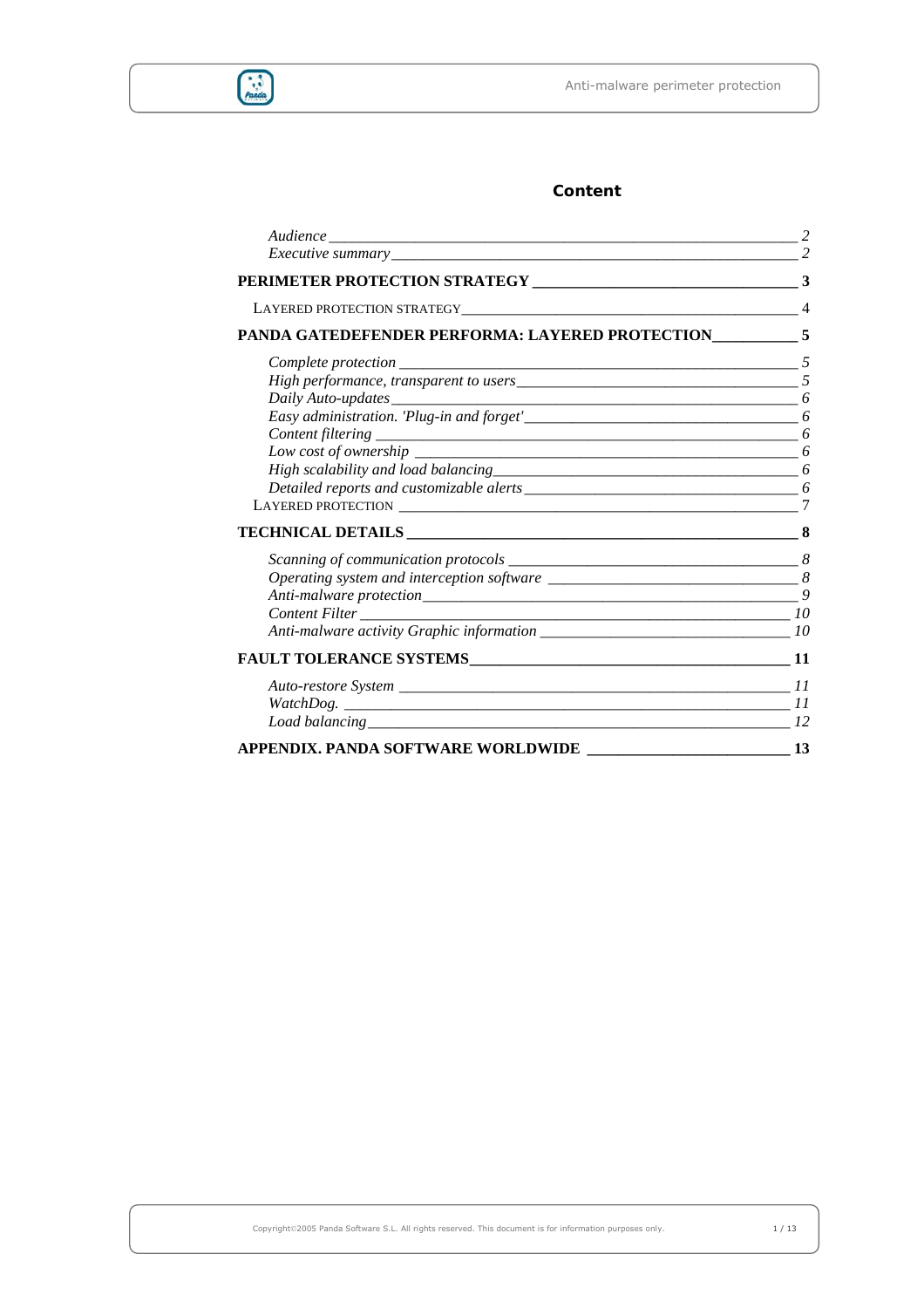

#### **Audience**

This document is aimed at those responsible for all aspects of IT security and communications in small, mid-sized and large companies.

## **Executive summary**

Latest data indicates that one in every 204 e-mail messages contains a virus, and that 99 percent of viruses enter companies via SMTP mail or HTTP web-browsing.

And its not just viruses that cause problems. For example, the SOL Slammer worm hit thousands of servers around the world, exploiting buffer overflow vulnerability and causing denial of services in SQL servers which resulted in losses estimated, according to Computer Economics, at 705 million euros.

Due to the increasing sophistication of Internet-borne threats, Panda Software proposes a layered protection strategy in which the Internet gateway plays a vital role, as is the strategic network point used to send and receive e-mails, all type of content... and 99 percent of viruses.

Panda GateDefender Performa is a hardware device that combines with high-performance software to provide maximum anti-malware protection at the Internet gateway. It boosts and complements other types of anti-malware protection that could be installed across your company, stopping all types of malware, such as viruses, Trojans, worms, dialers, phishing, etc..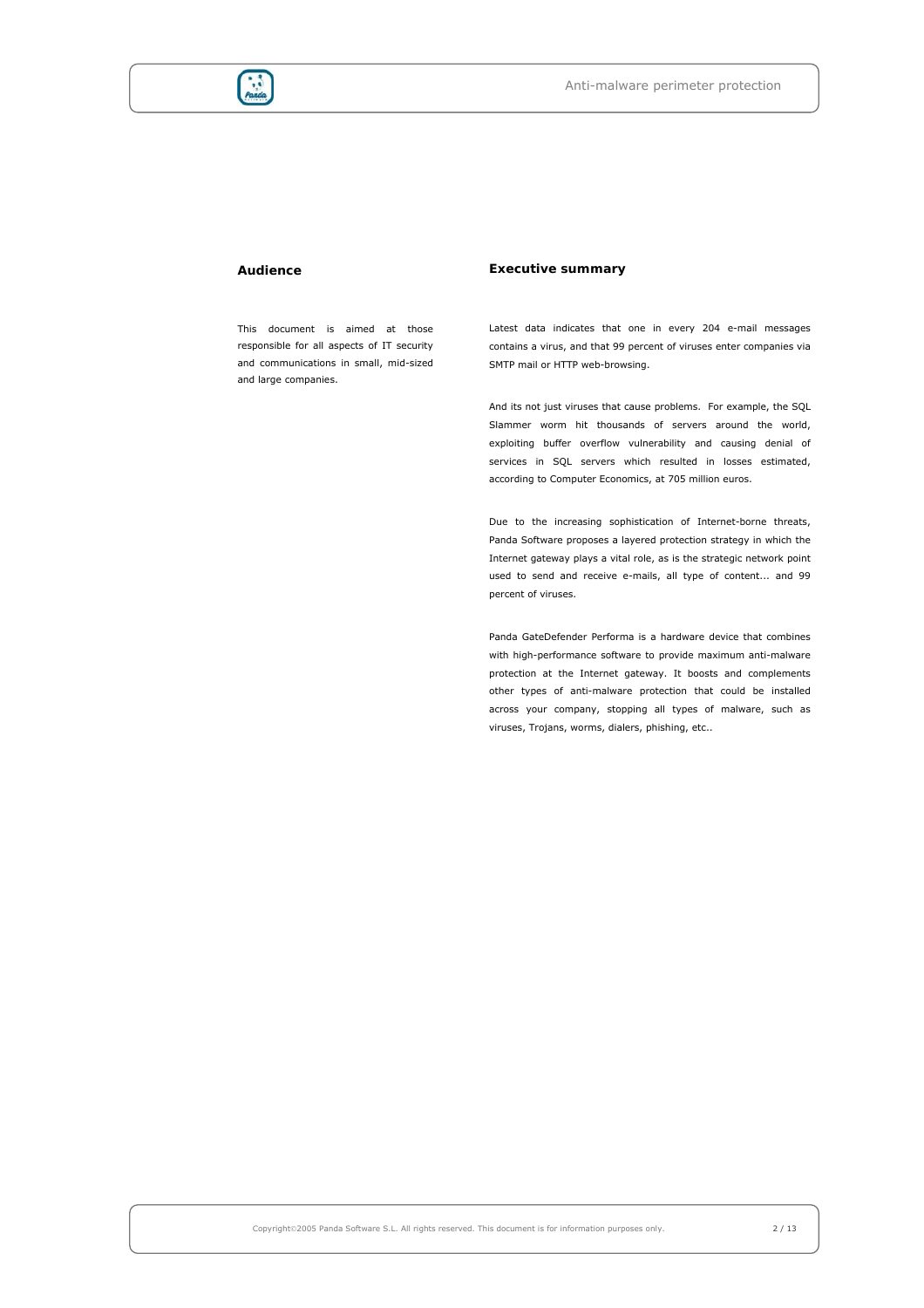

#### **PERIMETER PROTECTION STRATEGY**

| "The most important thing for us is the robust protection against viruses for browsing the Internet. The other day it |                          |
|-----------------------------------------------------------------------------------------------------------------------|--------------------------|
| blocked Bugbear. B, without any network slowdown and with no need for the administrator to do anything."              |                          |
|                                                                                                                       | FIESTACANDY (SPAIN),     |
|                                                                                                                       | Emilio López, IT Manager |

In recent years, the entry points used by computer viruses have varied greatly. Whereas before, floppy disks and other removable devices were the main source of infections, nowadays the Internet is unrivalled as a channel for infections.

Similarly, viruses that enter via the Internet are, statistically speaking, the fastest and most dangerous, often with multiple propagation and infection methods such as the so-called 'blended threats'. This makes it essential that protection is installed in gateways as most viruses enter via e-mail or Internet downloads.

According to Computer Economics, 99 percent of companies surveyed have some kind of antivirus protection installed. Even so, 76 percent admit having been infected by a virus in the last year and over 50 percent reported having suffered a massive virus attack.

The simple answer might seem to be that antivirus protections are not offering adequate protection. The truth however is quite different. Although 99 percent of companies have some kind of antivirus protection, in most cases one of the following points applies.

- The antivirus protection only covers certain platforms. In most cases, workstations and servers are covered, but not all companies have protection for Internet and mail gateway servers.
- Antivirus settings are often inadequate to face the latest Internet-borne threats, such as resident protection disabled in desktops, outdated versions of the antivirus, slack signature file update policy and no proper gateway content filtering policy.
- In many companies there are groups of users to which antivirus policy is not applied, either because they are remote users, groups of administrators or simply because there is no policy.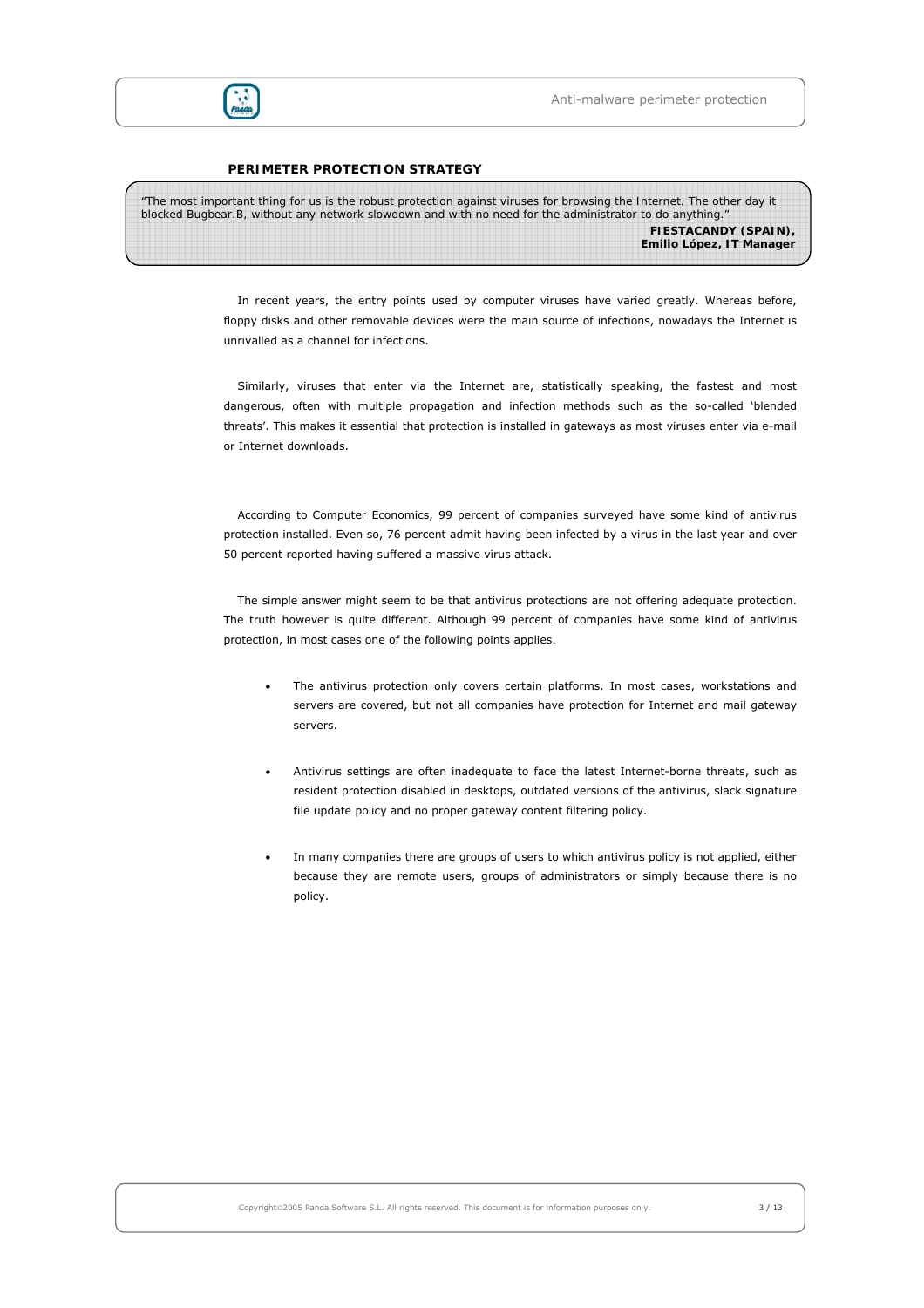

# **Layered protection strategy**

| "Since we have Panda GateDefender Performa installed we have noticed a major decrease in the number of viruses<br>that penetrate our network. The number of internal tech support incidents is much lower and we have obtained a<br>higher level of protection, covering even those unmanaged workstations." |
|--------------------------------------------------------------------------------------------------------------------------------------------------------------------------------------------------------------------------------------------------------------------------------------------------------------|
| SORIA LOCAL GOVERNMENT (SPAIN),<br>Juan Carlos Gracia, IT Manager                                                                                                                                                                                                                                            |
|                                                                                                                                                                                                                                                                                                              |
|                                                                                                                                                                                                                                                                                                              |

Today, 100% security doesn't exist. However, Panda Software gets as close as possible by promoting a layered anti-malware protection strategy. By protecting all layers of the organization – inbound/outbound Internet connection (Router), web browsing (proxy server, web and database servers), e-mail gateways (SMTP), data storage (Internal database servers), internal messaging (Groupware and Collaboration), file servers and users (desktops and remote users)-, as well as all possible communication and information exchange protocols in all products, security levels begin to reach the longed-for 100 percent protection level.

In this way, for each layer of the organization, Panda offers a different product, optimized especially for each environment, Panda GateDefender Performa is the product designed to protect Internet connections from any kind of content type threads.

As layers of protection are added, the effectiveness of antivirus protection and therefore investment in security is maximized. This layered security strategy makes it extremely difficult for a virus or other malware to enter the organization, thus reducing the risk of infection and propagation. The more layers of an organization that are protected, the nearer the organization will be to achieving 100% security.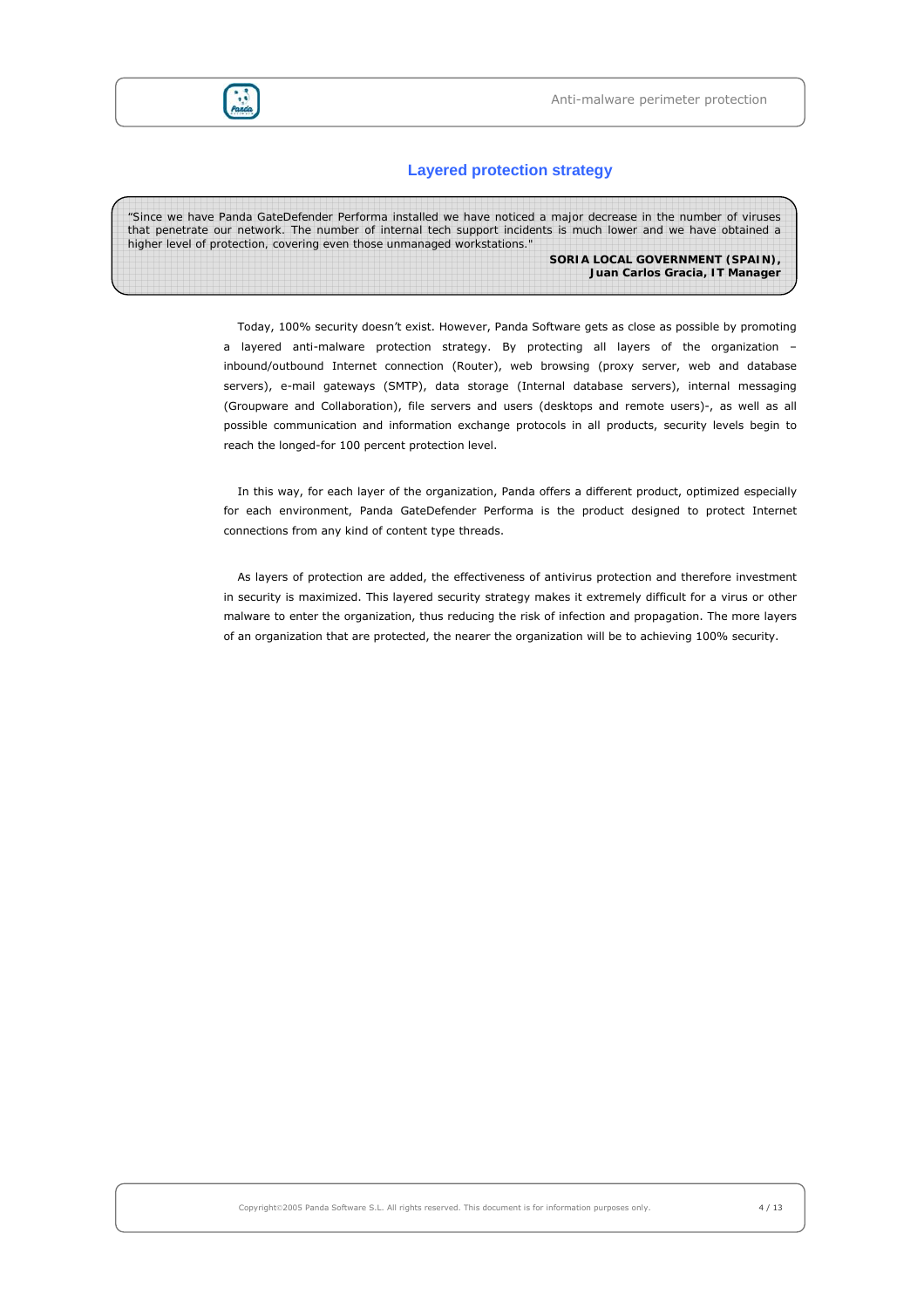

#### **PANDA GATEDEFENDER PERFORMA: LAYERED PROTECTION**

| "Since we have been using this solution, our users have been able to forget about viruses. Once it is set up, it requires<br>no manual maintenance and it keeps you informed at all times of any incident. Panda GateDefender has given us |                                      |
|--------------------------------------------------------------------------------------------------------------------------------------------------------------------------------------------------------------------------------------------|--------------------------------------|
| complete peace of mind."                                                                                                                                                                                                                   |                                      |
|                                                                                                                                                                                                                                            | MUSEUM OF FINE ARTS BILBAO (SPAIN)   |
|                                                                                                                                                                                                                                            | <b>Carlos Delgado. IT Department</b> |

The Panda GateDefender Performa is a high-performance, dedicated perimeter protection device, which combines hardware and software to provide maximum ease of management. It protects clients from the main Internet threats (viruses, worms, Trojans, etc.) at the Internet gateway, preventing them from getting into corporate networks and spreading before they are detected by other security systems.

The integration of hardware and software allows this solution to offer optimum performance. As it is installed in the network perimeter, it protects the Internet gateway, reducing the risks and workload of the rest of the network computers and as it is a dedicated solution, it guarantees maximum performance in the tasks it is configured to carry out.

It offers gateway level protection designed to integrate simply in any network and without degrading corporate network performance or productivity, and without affecting other critical systems such as firewalls and application / web servers.

GateDefender Performa is available in three models to adapt to the needs of small to large companies, with up to 40,000 workstations, adjusting scan capacity to the overall volume of network traffic.

The main advantages of the new version of GateDefender Performa are its efficiency, wide functionalities, ease of use ('plug-in and forget') and high performance and scalability.

**High performance, transparent to users** 

**Complete protection** It scans the six most widely used protocols (HTTP, FTP, SMTP, POP3, IMAP4 and NNTP).

> Panda GateDefender Performa takes over the workload of the traditional antiviruses in your network, both on workstations and servers, optimizing use of the network resources.

> It guarantees excellent performance and the highest scanning capability of its class. It can scan up to 1,260,000 messages per hour (SMTP traffic) and 170 MB per second (HTTP traffic) completely transparently to corporate network users.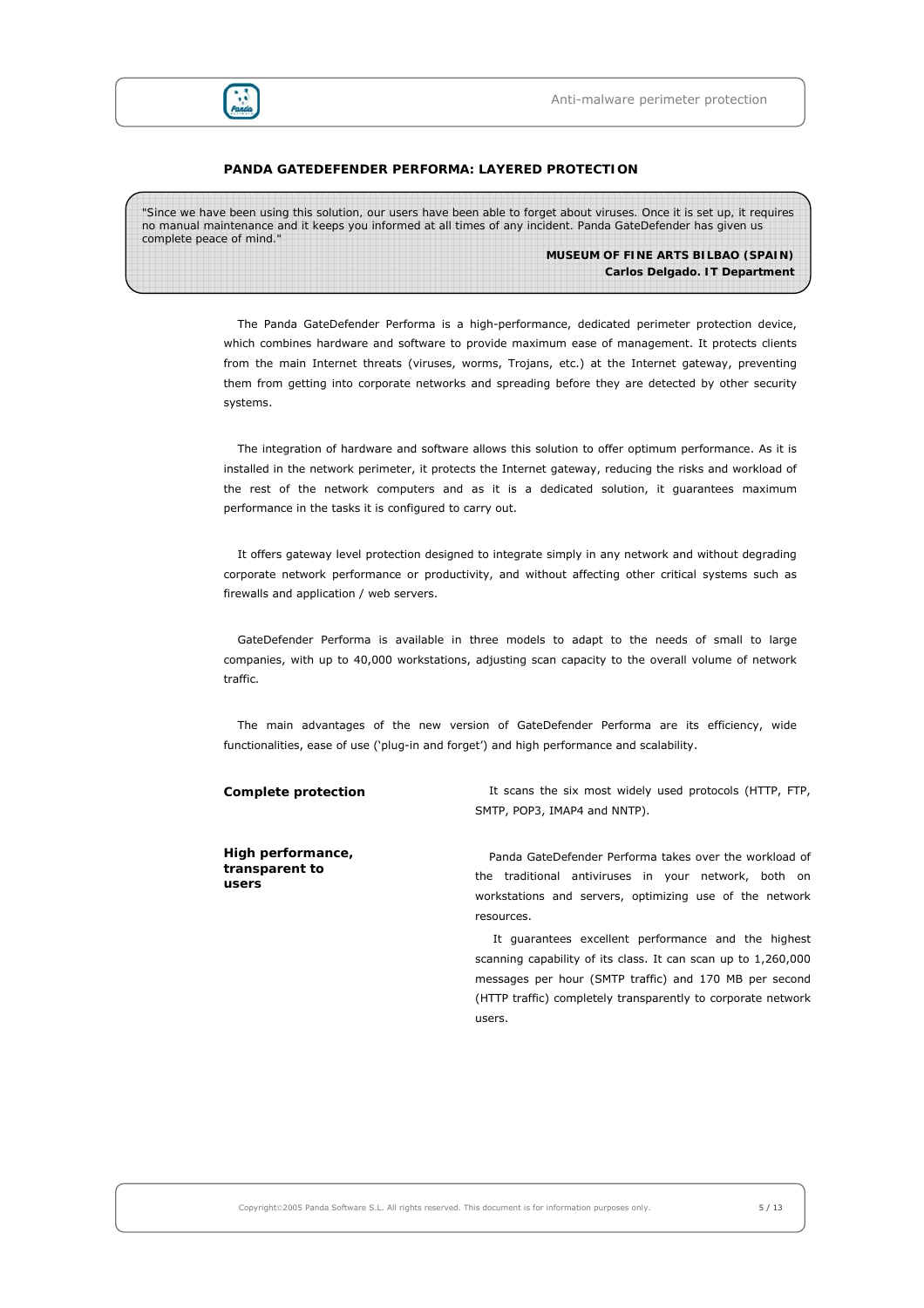

**customizable alerts** 

**Daily Auto-updates The viruses signature file is automatically updated every Daily** Autoninety minutes and the scan engines, every twelve hours. Panda GateDefender Performa will be the most updated protection system installed on your network. **Easy administration. 'Plug-in and forget'**  Designed to integrate simply in any corporate network, with no need for reconfiguring network traffic. Panda GateDefender Performa sends to the administrator in a proactive way all relevant information about Antimalware activity in real time graphic reports. It is managed safely and remotely through a simple intuitive web console. **Content filtering Blocks potentially dangerous content hidden in different** types of files before they enter the network and prevents unnecessary resources and bandwidth. **Low cost of ownership By preventing saturation of network resources and loss of** productivity, along with its 'plug-in and forget' operation, result in low cost of ownership of Panda GateDefender Performa. **High scalability and load balancing**  GateDefender Performa adapts perfectly to the needs of all small, medium and large companies -up to 40,000 workstations- adjusting scan capacity to the overall volume of network traffic. Its load balancing is completely automatic and native, allowing workload to be shared across multiple units. The result is increased scalability and improved antivirus performance. **Detailed reports and** 

GateDefender Performa provides real-time network traffic and anti-malware protection activity graphic statistics. It also offers comprehensive graphic reports on all the malware detected, as well as customizable alerts and notifications.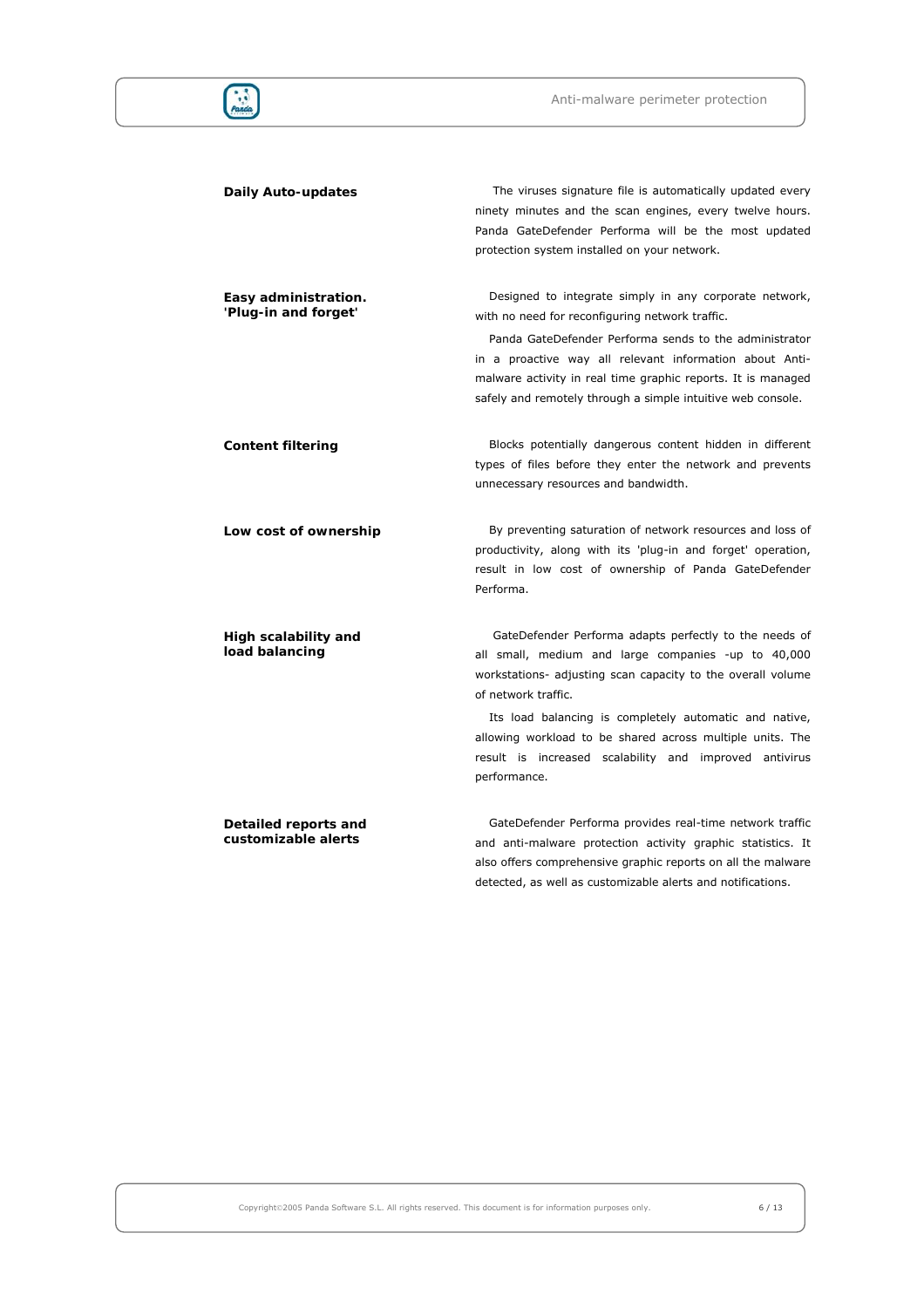



# **Layered protection**

| "With GateDefender we get total protection, from our corporate email to web browsing or HTTP webmail." |
|--------------------------------------------------------------------------------------------------------|
| <b>BEACON CREDIT UNION WABASH, INDIANAPOLIS, IN. (USA),</b>                                            |
| Jasón Hassett, Network Administrator.                                                                  |
|                                                                                                        |

Panda GateDefender Performa represents an extra layer of defense for the corporate environment, as it prevents worms, viruses and Trojans from even entering the network, perfectly complementing the role of other types of protection installed.

The antivirus in a workstation prevents the action of a virus that has entered the corporate environment, via a laptop with a modem or external storage drives.

Gateway antivirus solutions installed in network servers protect the servers and prevent that malware detection systems in workstations degrade corporate productivity.

Panda GateDefender Performa blocks all types of malware entering or leaving via the Internet and filters traffic that uses the protocols HTTP, FTP, SMTP, POP3, IMAP4 and NNTP, as well as stopping attacks like SQL Slammer or other vulnerability exploits that go unchecked by traditional antivirus. By doing this it increase protection and free up the rest of the computer so that they can dedicate 100 percent of their resources to the corresponding functions. As it is an integrated protection system, both the hardware and software settings are designed for optimum performance, minimizing its impact on the network.

If protection is not installed in the rest of the network layers and a virus slipped in through a laptop computer, for example, Panda GateDefender Performa would only stop the virus from leaving the network, preventing the effect that sending a virus to clients or suppliers can have on corporate image, but the network would be infected.

Panda GateDefender Performa is also a complement to the role of the firewall antivirus, as it allows for improved performance and prevents vulnerability exploits that traditional antivirus for firewalls can't detect. **Panda GateDefender Performa is a dedicated device optimized for anti-malware, antispam and web filtering**, while a firewall is a dedicated access control server. This separation of roles should be fundamental for the company's main servers.

So there is a clear need to strive for 100% security with a layered protection strategy as provided by Panda Software. Each protection layer added increases exponentially the value of the solutions installed across the network. Over the last few years, we have witnessed the appearance of fast-spreading worms that go one step ahead of conventional antivirus protection by using spam message to spread and often use e-mail as their only means of transmission.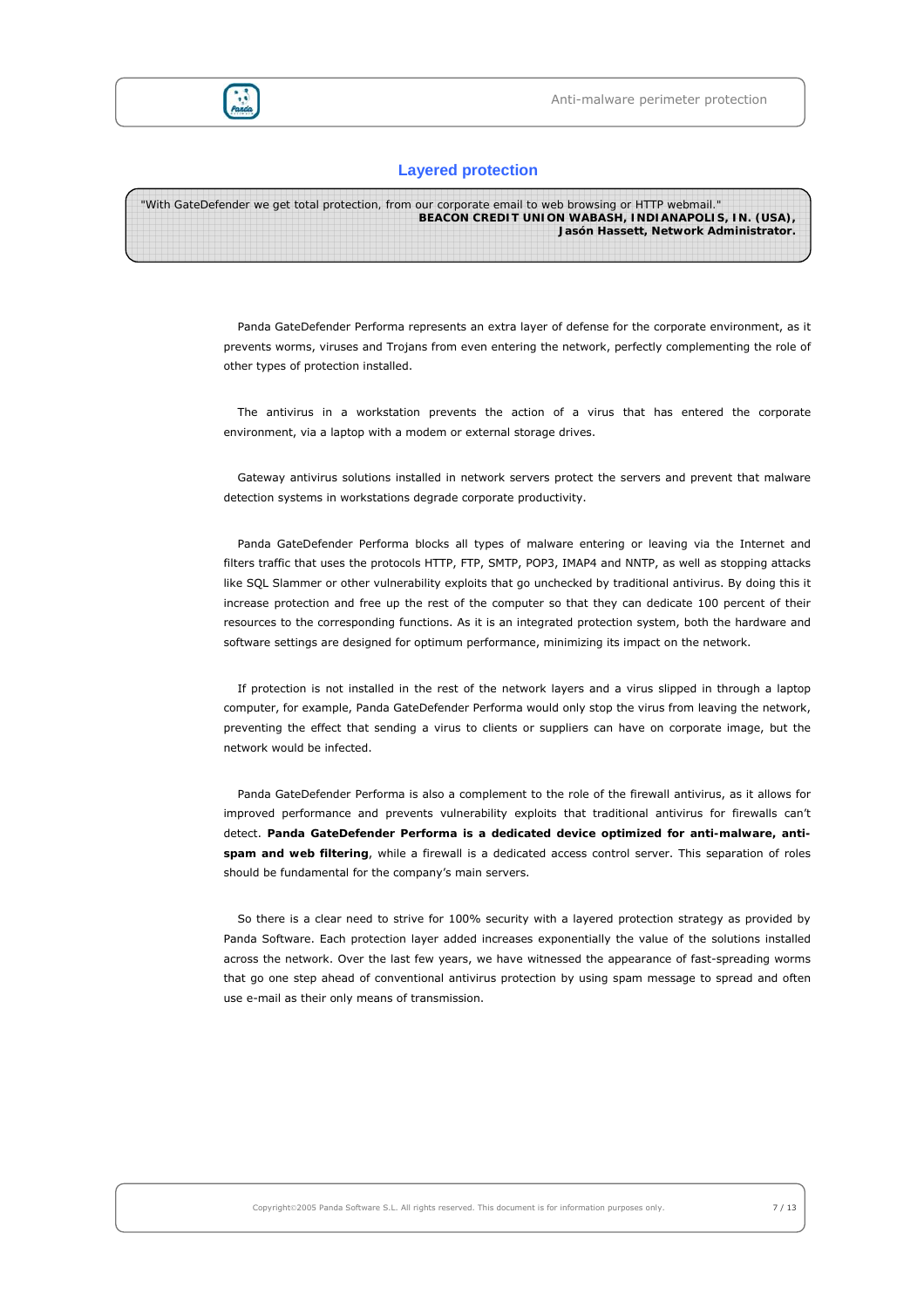

#### **TECHNICAL DETAILS**

*"The use of two Panda Antivirus GateDefender units in load balancing provides great network performance and high availability. It took 20 minutes to install and setup Panda Antivirus GateDefender and we haven't had to worry about viruses since then."*  **SANTA MARIA JOINT UNION HIGH SCHOOL DISTRICT, SANTA MARIA, CA. (USA), Iain Sinclair, Systems administrator.**

> Panda GateDefender Performa is a device that is installed in the network perimeter to intercept and scan both inbound and outbound traffic, offering complete anti-malware protection.

#### **Scanning of communication protocols**

GateDefender Performa intercepts and scans HTTP, FTP, SMTP, POP3, IMAP4 and NNTP traffic for malware. The administrator can enable or disable the scan of each of these protocols.

In order to intercept and filter traffic in each protocol, by default the system will use the standard ports:

- Internet access (HTTP): 80
- File transfer (FTP): 21
- E-mail (SMTP): 25
- Download mail (POP3): 110
- Download mail (IMAP4): 143
- Access to news (NNTP): 119

The user can modify these ports or enter additional ports for each protocol from the administration console. Therefore, both standard ports and the additional ports specified by the user will be used.

#### **Operating system and interception software**

The software incorporated in GateDefender Performa is based on the Hardened Linux operating system, reinforced and optimized to offer maximum security and high performance. The GateDefender Performa operating system only includes the services and processes it needs to function correctly.

Panda GateDefender Performa acts as a transparent bridge between the Internet and the corporate network. This means that the traffic passes through transparently and the device intercepts the protocols it has been configured to scan.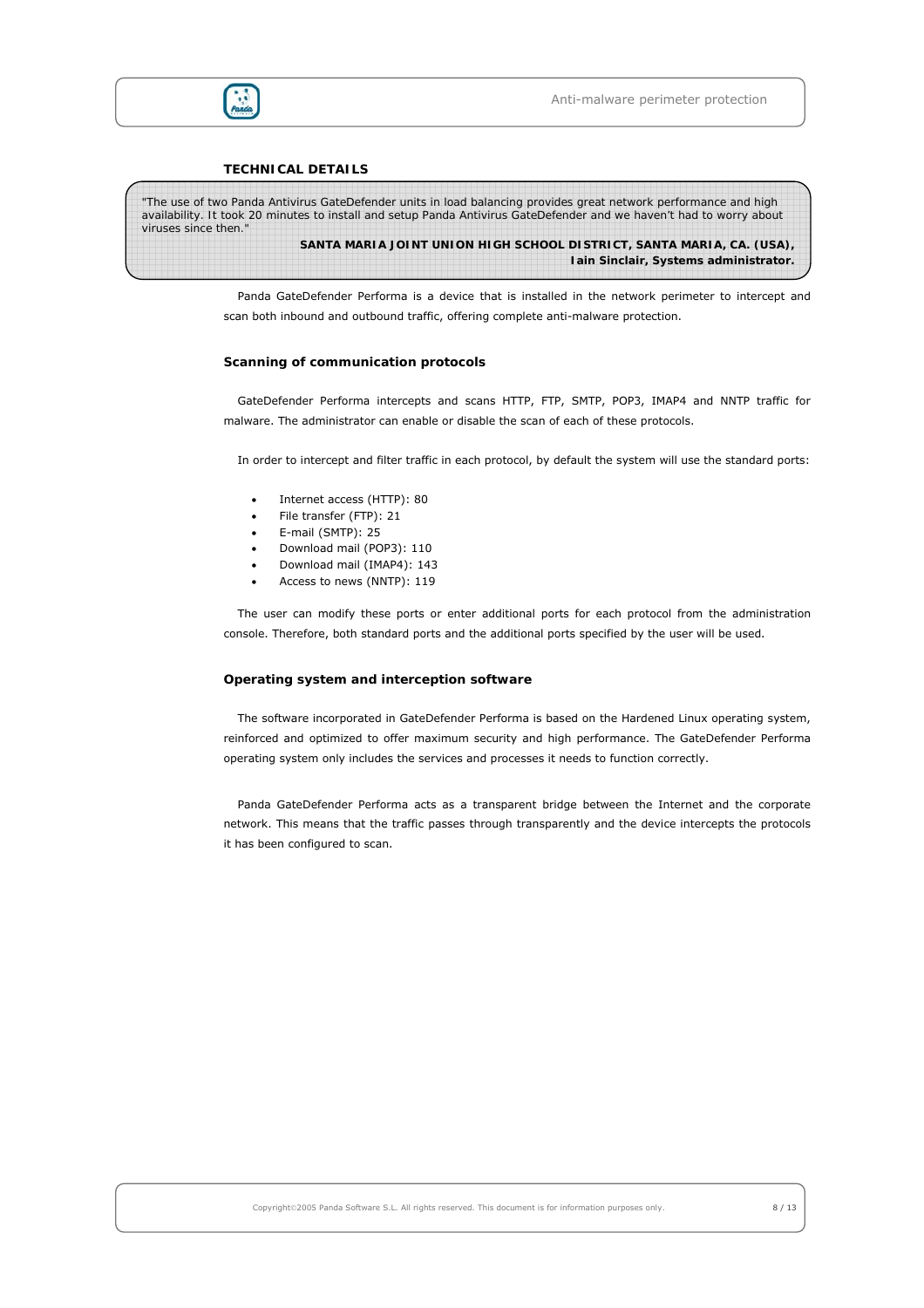

#### **Anti-malware protection**

GateDefender Performa protects against all types of malware using specific detection engines for each different type of threat.

**Antivirus protection –** It protects against all types of viruses worms and Trojans that pass through the GateDefender Performa unit, allow you to disinfect the files or delete them. You can even configure GateDefender Performa to delete the entire if an infected file is received in an email message via SMTP instead of just deleting the attachment.

**Heuristic protection –** It protects against new threats that have not yet been cataloged by analyzing the behavior of executable files and determining if they carry out any typical actions associated to viruses, Trojans, spyware, etc. It also blocks suspicious files received via HTTP and FTP and allows you to delete or redirect the message if the suspicious file is attached to an email message. The administrator can also define the sensitivity level of this scan.

**Anti-spyware protection –** It protects against spyware programs that are capable of extracting information from the network and sending it to third-parties.

**Anti-phishing protection –** It protects network computers against phishing attacks. Phishing is a technique that tries to trick through a message that fakes the identity of a company and asks the recipient for confidential data. The recipients of these messages do not notice any difference with communications sent by the entity they are imitating and therefore, the number of victims of phishing is growing.

**Anti-Joke protection –** It prevents files and messages classified as jokes from reaching the corporate network, avoid loss of employee productivity. These files or messages do not damage corporate information but can cause users to waste time.

**Anti-dialer protection-** It protects against dialers that redirect the modem connection to premium rate phone numbers, which cause significant financial damage to the company.

**Protection against other risks –** Protects against risks not classified as malware as such, but could become a threat in the future. These risks include hacking tools and security risks which can compromise the corporate network.

**Definition of trusted sites and domains –** This option allows administrators to generate a list of sites and domains whose traffic will not be scanned for malware.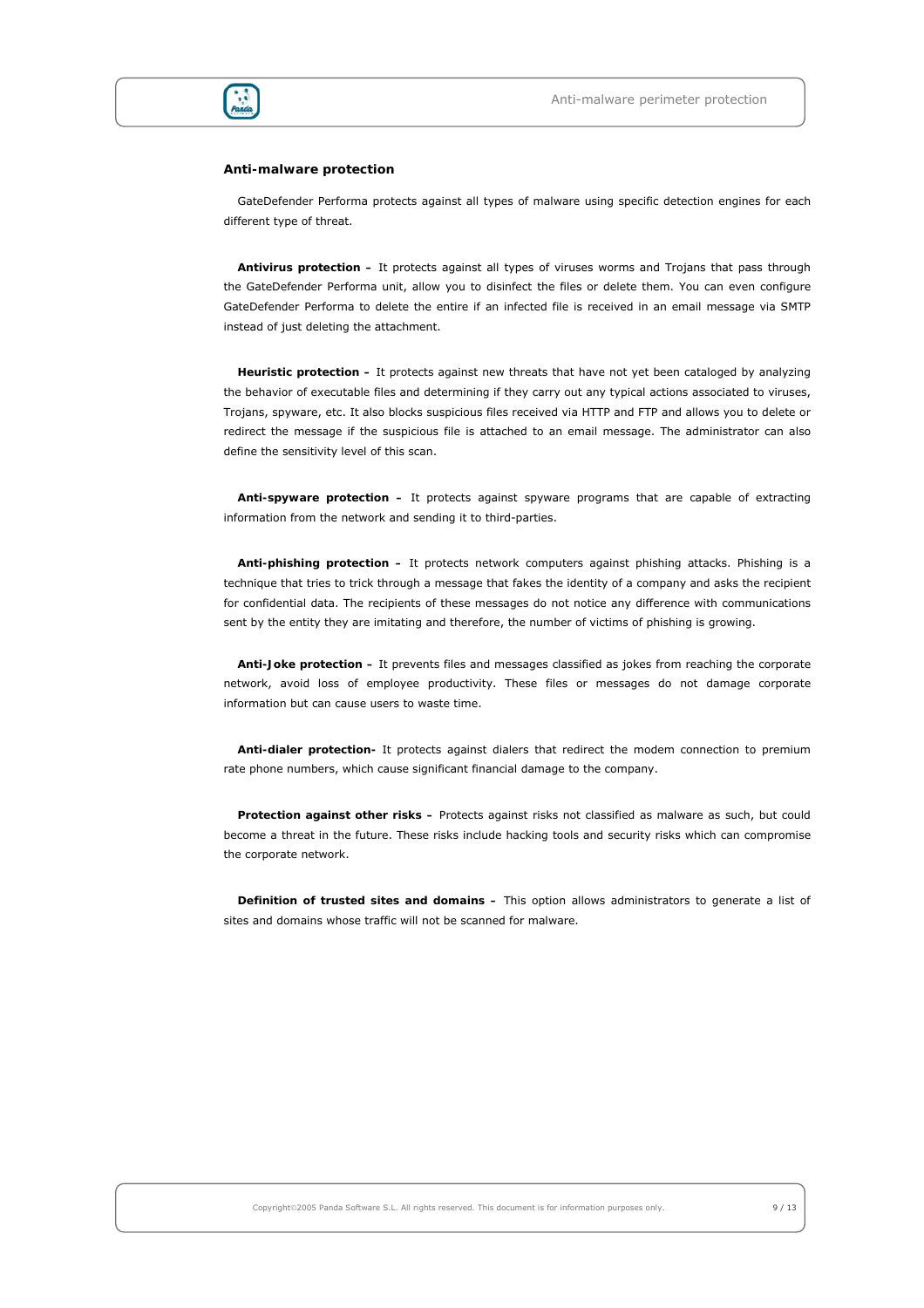

#### **Content Filter**

The Panda GateDefender Performa anti-malware module can detect and eliminate other malicious content or unwanted content that can be included in files and messages or hosted on the websites visited from inside the corporate network. The content filter protection can be defined separately for:

- **Web browsing and file download protocols (HTTP and FTP):** The Filtering of the files received and the files sent is configured separately and the HTML page filter can contain different types of scripts.
- **Mail and news protocols:** Filtering on inbound messages and outbound messages can be configured separately for each protocol and filtering of messages can be distinguished from filtering of attachments.
	- o **Attachments** the administrator can filter attachments
		- With a double extension or truncated extension
		- With macros
		- Protected with a password
		- With an inconsistent extension and MIME type
		- Attachments that exceed a certain size
		- Suspicious compressed files
		- With dangerous extensions
		- With dangerous MIME types
		- ActiveX controls
		- Java Applets

#### o **Messages –** The messages can be filtered to

- **Scan text content: defining filtering rules.**
- Delete embedded scripts
- Delete calls to external scripts
- Delete external references
- Scan number of recipients
- Block malformed messages
- Block partial messages

#### **Anti-malware activity Graphic information**

Panda GateDefender Performa includes in the administration web console interface the graphic visualization of the evolution along time of Anti-malware and Content Filter protection. This real time graphic visualization allows administrator to easily view al the threats stopped by the GateDefender Performa Anti-malware module and to evaluate the efficiency of the solution according to real activity data recorded in the real corporate network where GateDefender Performa is installed.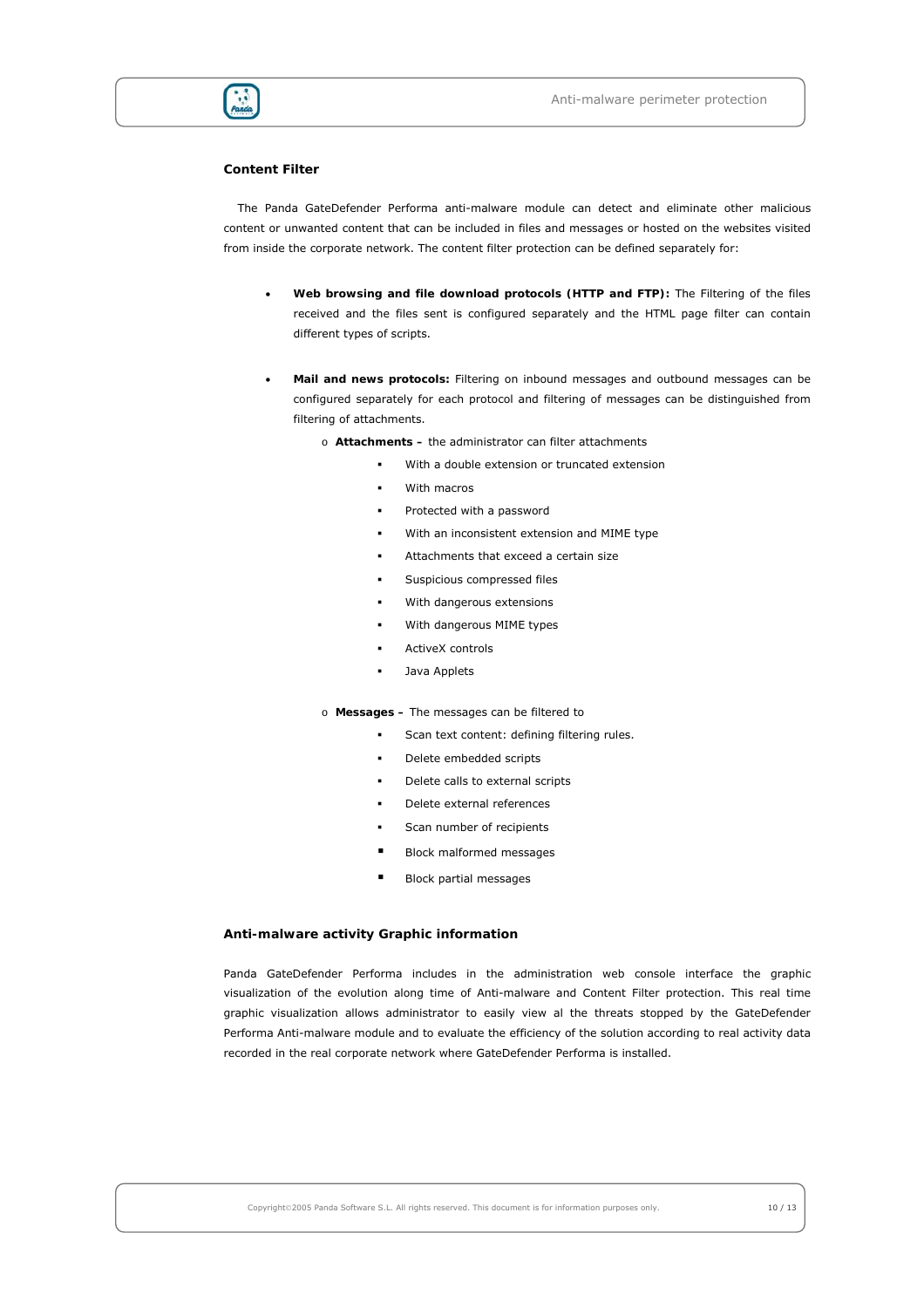

#### **FAULT TOLERANCE SYSTEMS**

*"The agreement with Panda Software is the highlight of a long technical and strategic decision-making process, very important to guarantee that SAPO products keep leading the Portuguese market. The technical capacity shown by*  Panda Software during the whole process contributed to make a final decision, which was easy due to the protection *degree they offered and the flexibility and speed of implementation of the professionals' team of Panda Software in Portugal."* 

**SAPO.PT (PORTUGAL),** 

#### **Auto-restore System**

Under extreme circumstances (excessive heat, etc.) damage could be caused to the Panda GateDefender Performa hardware, such as hard disk corruptions or physical damage in some partitions.

To prevent system failures in these cases and ensure continuous perimeter anti-malware services, Panda GateDefender Performa includes a partition control or auto-restore system. When GateDefender Performa is started, a control partition is booted, which decides which work partition is going to use to execute the anti-malware system

If the auto-restore system detects that the work partition fails, it will start the next established partition. It will also try to restore the damaged partition, in order to make it functional for later bootings. The system partitions are updated with the latest software versions, in order to make restoring as least traumatic as possible.

*NOTE: There are other perimeter solutions that promise high-availability using SCSI RAID disks. Panda Software believes that SCSI RAID disks are only necessary for storage servers that have to protect data and provide high-availability. However, SCSI RAID disks don't offer any benefits in devices that are not geared to storing data, such as Panda GateDefender Performa or other appliances on the market. This is really just another marketing angle that does no more than add to the cost for the end-user and Panda Software would prefer to eliminate unnecessary costs. Panda GateDefender Performa offers highavailability by using tools like WatchDog and Auto-restore System, as well as load balancing.* 

#### **WatchDog.**

Panda GateDefender Performa 8000 series incorporates a system monitoring circuit integrated in the motherboard that avoids the systems getting blocked for a long period. The Watchdog system receives signals that assure that the system is working properly, and in the case that the signal is missing for a certain period the system will be completely restarted from the motherboard. This will prevent the network services form being inaccessible for an excessive period of time.

Thanks to this fault tolerance system, Panda GateDefender Performa can recover automatically from service failures either in the applications or the operating system.

In addition to this "watchdog hardware" Panda GateDefender Performa has a "watchdog software" that periodically monitors the state of all the processes being executed. If it detects that one of those is not working properly it will try to recover the process without having to completely restart the system. If the recovery of the process would not be possible, it completely restarts the system from the watchdog hardware. This software fault tolerance system allows the recovery of processes without the need of a complete restart of GateDefender Performa.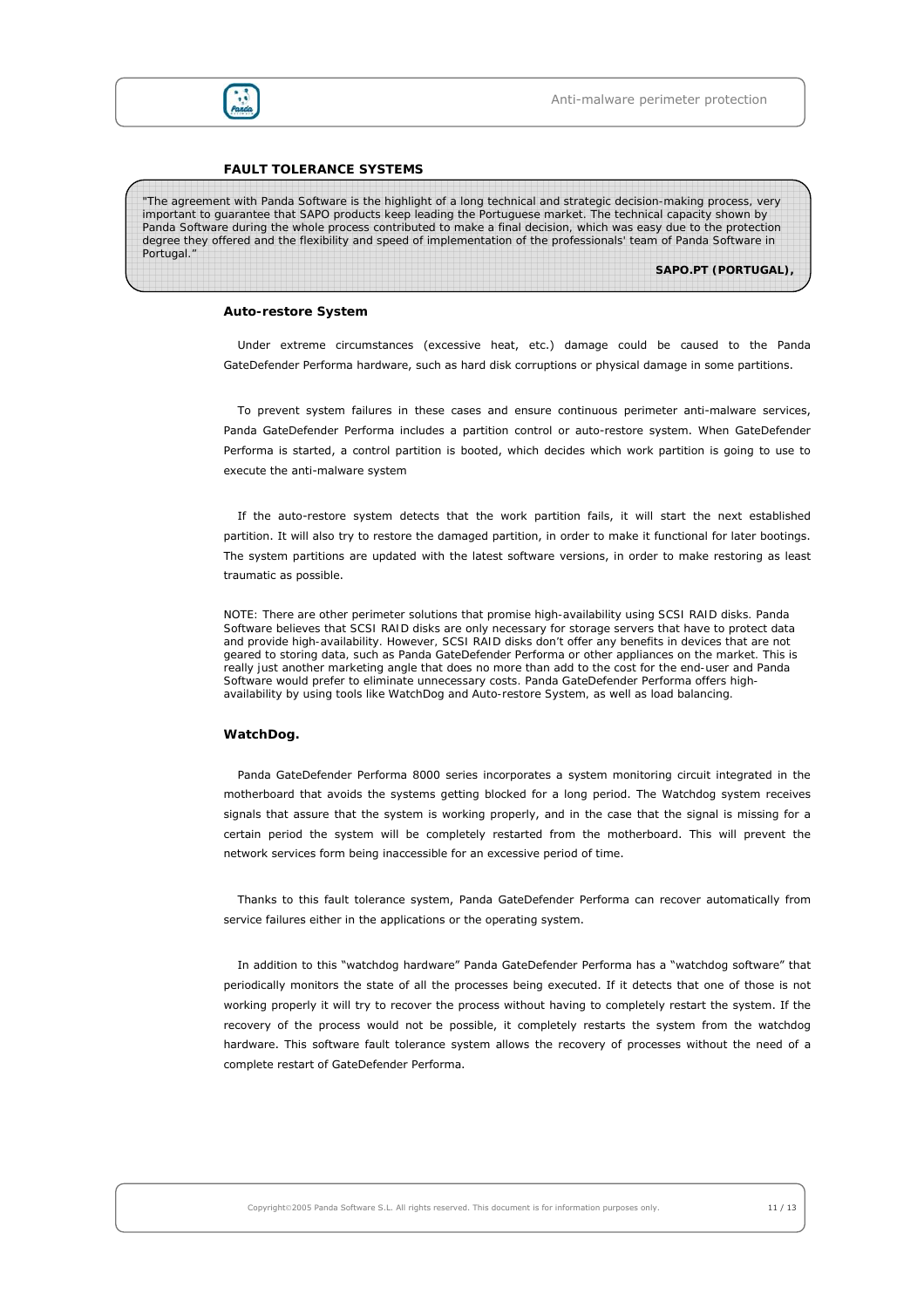

### **Load balancing**

Load balancing allows the workload to be shared across multiple GateDefender Performa units, providing improved performance and higher availability. No additional hardware or software is needed to implement load balancing across multiple GateDefender Performa units and although it is highly advisable to use switches, these can also be connected through hubs.

One of the devices will act as the master, with the rest acting as slaves. From the administration console, users can view all the devices in the load balancing system and the mode each one is running in.

When several GateDefender Performa units are installed in parallel, they will automatically negotiate the role or mode of functioning of each one and whenever a new device is incorporated, the modes of functioning will be re-negotiated.

The master appliance implements a load balancing algorithm and redirects connections to the different slave appliances in order to balance the system workload. The master device will also scan connections and let clean traffic through.

Slave appliances will not let traffic through and will simply scan the connections redirected to them, returning clean traffic to the master appliance.